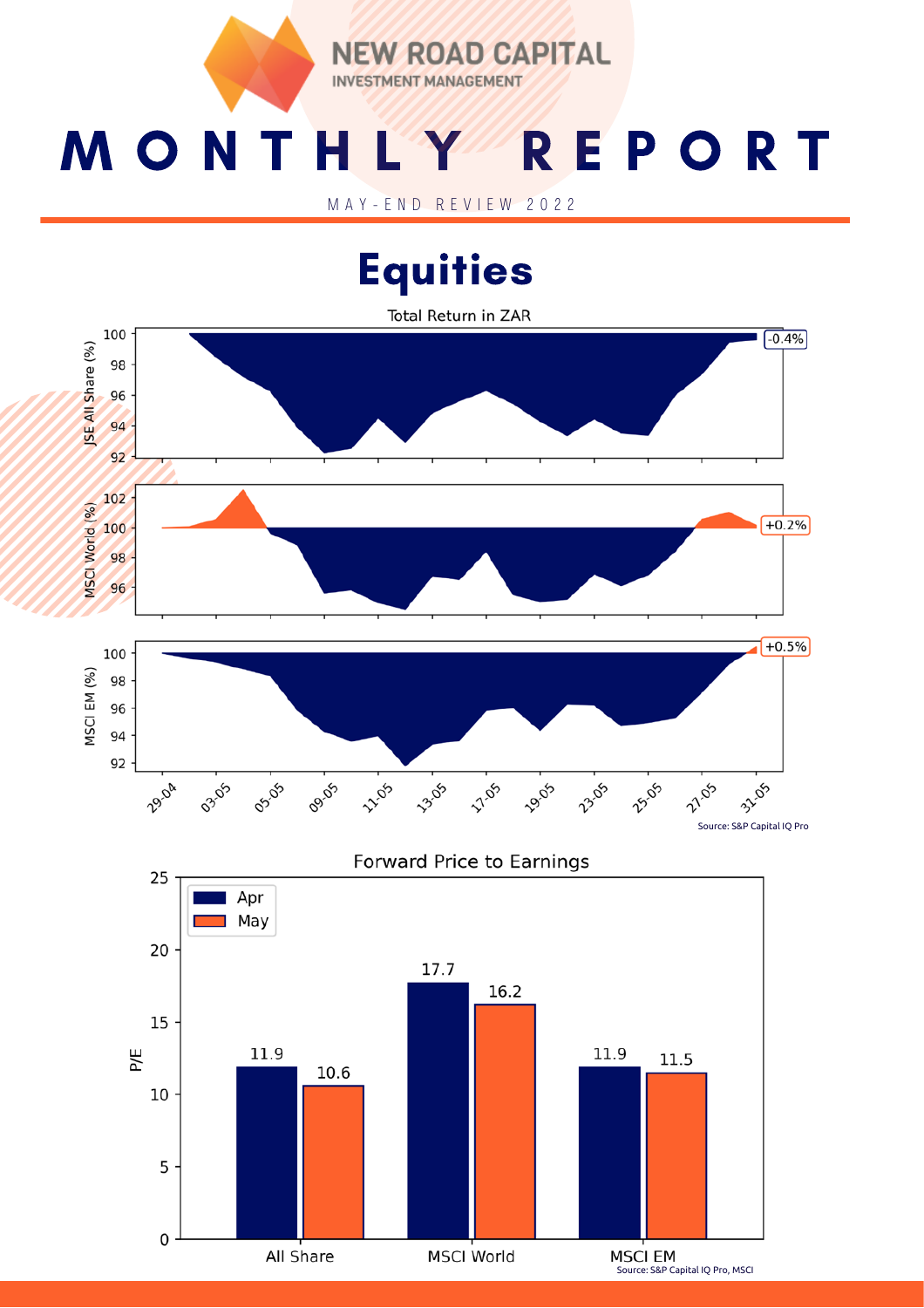

## M O N T H L Y R E P O R T

**ROAD CAPITAL** 

A P R I L - E N D R E V I E W 2 0 2 2

#### **Equities**

- During the month of May, equities all followed a similar trend across the board. Markets experienced a large drawdown during the first half of the month, with local and emerging market equities reaching a low of nearly 8% down, while developed markets were down nearly 5%. This sharp downturn was followed by a strong recovery towards the end of the month for all equities, with local equities being down only 0.4%, and the MSCI World and Emerging Markets Indices being up 0.2% and 0.5%, respectively.
- The observed turn in the markets was likely due to the news of a stabilisation in US core inflation, excluding food and energy. Although still at elevated levels, the rate of price increases seemed to have peaked, with hopes being now that it will continue to improve.
- In a similar fashion, oil prices also appear to have reached their peak, and remain at high, but stable levels. The impact of the Russia-Ukraine conflict still raises concerns regarding global food prices due to the disruption of Ukrainian grain production.
- The optimism around improving inflationary conditions fed into the US Fed's last meeting, during which they indicated that they would continue to raise rates by 50 bps for the next two meetings, after which they will no longer continue with the hikes that were expected.
- The news likely contributed to the bounce observed in the equities market shortly after as the market was pricing in more interest rate hikes to come.
- Valuations have improved across the board over the month as earnings increases have come through and remain strong as recessionary fears start to reside for now.
- Local and emerging market equities still remain more attractively priced than their higher valued developed market counterparts.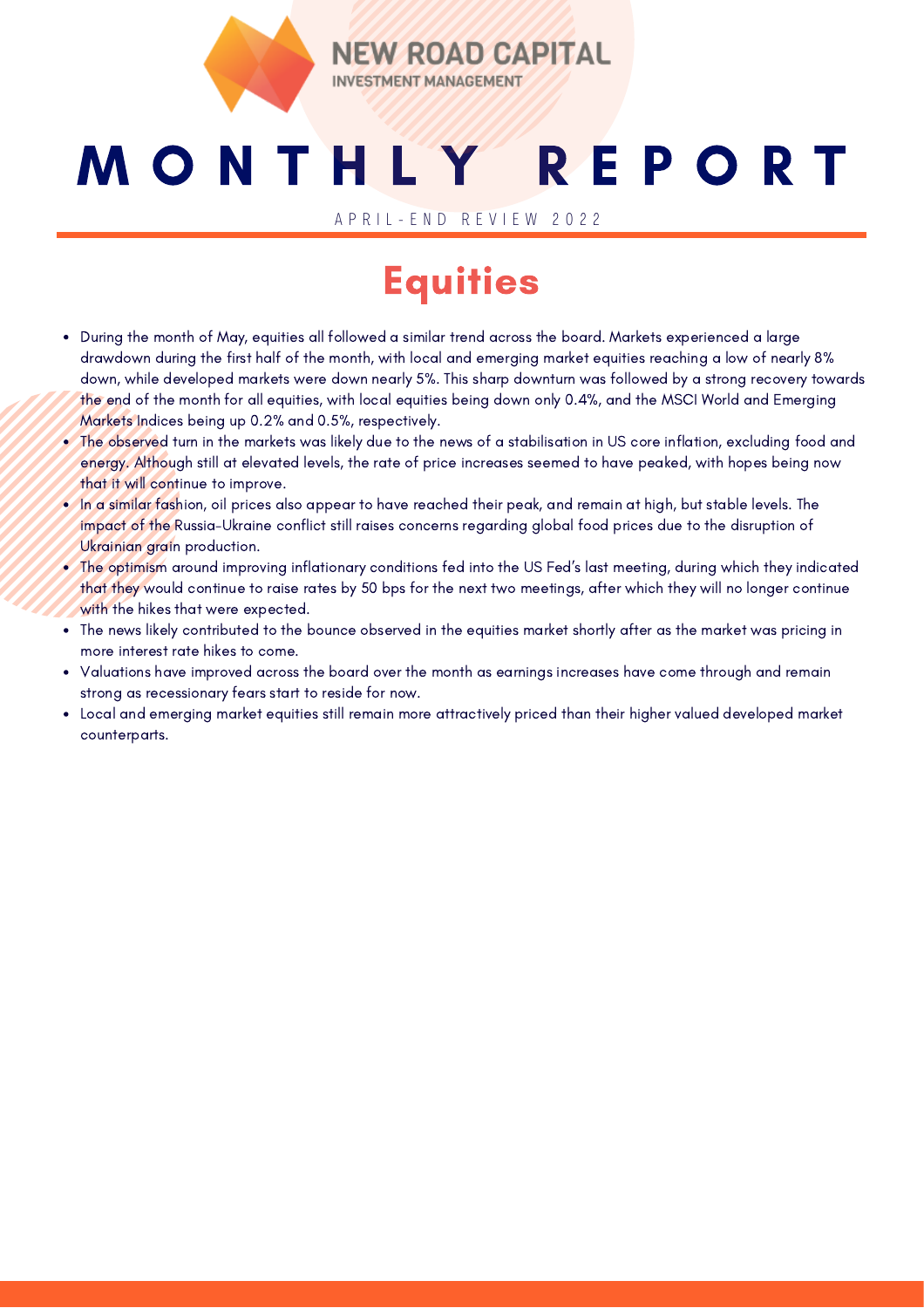ROAD CAPITAL **INV ESTMENT MANAGEMENT** 

### M O N T H L Y R E P O R T

M A Y - E N D R E V I E W 2 0 2 2

#### Local vs US Economy



- The Rand started the month off weakening as a result of the risk-off sentiment that was prevalent during the previous month.
- As worries of inflation and interest rate hikes subsided, the Rand started to strengthen again and ended the month stronger than it started.
- The SA-US 10-year bond spread remained almost unchanged during May, still more than compensating South African bond holders for their additional risk with an added annual yield of 7.4%.